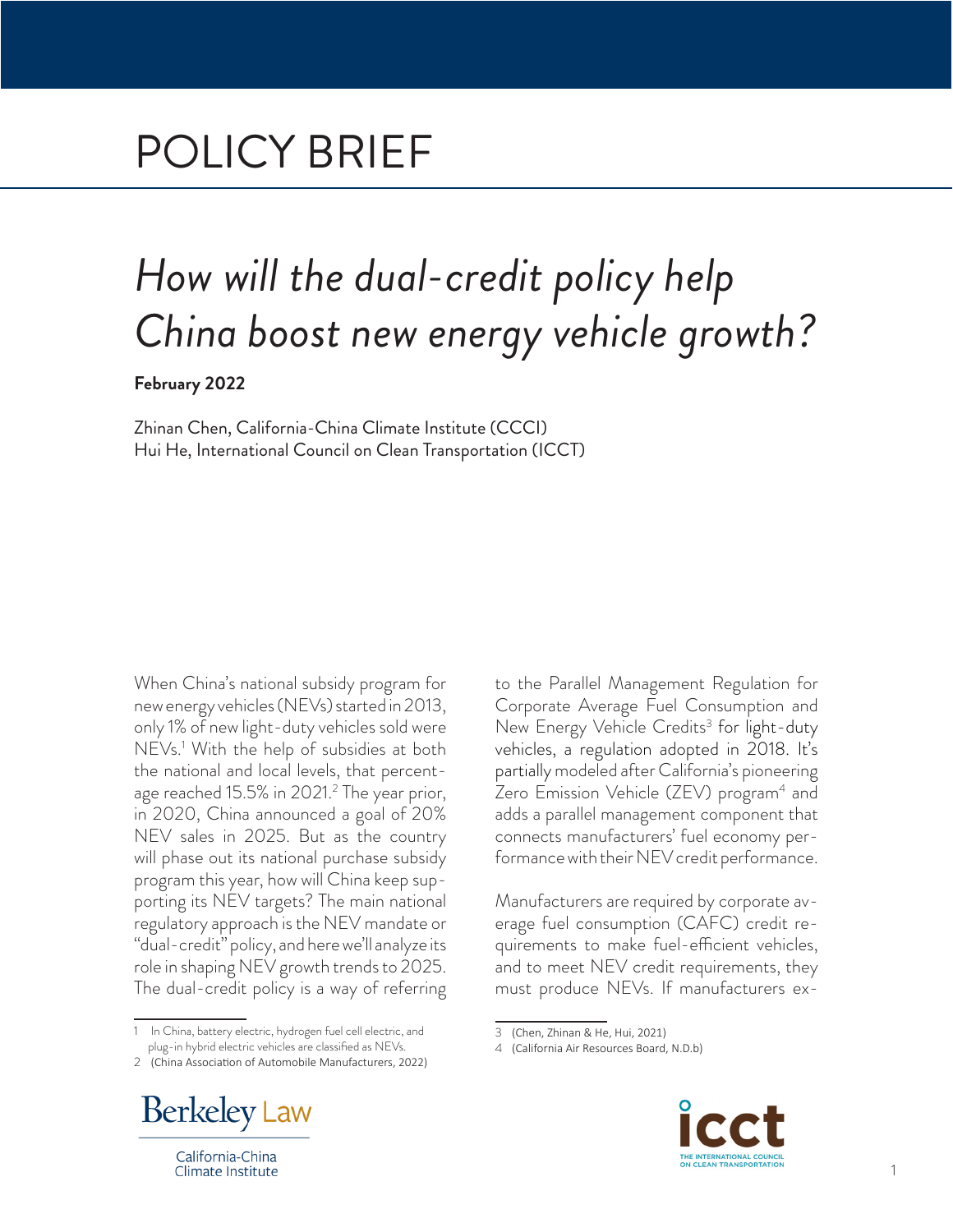| Table 1. Compliance pathways in China's dual-credit policy in the case of a deficit (from Chen & He, 2021). <sup>5</sup> |  |  |  |  |  |  |
|--------------------------------------------------------------------------------------------------------------------------|--|--|--|--|--|--|
|--------------------------------------------------------------------------------------------------------------------------|--|--|--|--|--|--|

| Deficit type                         | <b>Compliance strategies</b>                                                                        |
|--------------------------------------|-----------------------------------------------------------------------------------------------------|
| NEV deficit                          | Purchase NEV credits from other companies.                                                          |
| $(Actual NEV credits < NEV targets)$ | Use banked NEV credits from own company.                                                            |
| <b>CAFC</b> deficit                  | Use banked <b>CAFC credits</b> from own company.                                                    |
| (Actual CAFC credits < CAFC targets) | Transfer CAFC credits from affiliated companies.<br>Use banked or current year NEV credits from own |
|                                      |                                                                                                     |
|                                      | company.                                                                                            |
|                                      | Purchase NEV credits from other companies.                                                          |

ceed the set targets, they have extra credits; non-compliance, meanwhile, results in deficits. Importantly, and as detailed in Table 1, there is a one-way street via which NEV credits can be used to offset a CAFC deficit, but manufacturers with extra CAFC credits cannot use those to offset an NEV deficit.

NEVs have lower fuel consumption or count as zero fuel consumption and thus automatically lower a manufacturer's fleet average fuel consumption and help them meet the CAFC targets. Indeed, nearly 80% of NEVs in China are pure electric. Moreover, these vehicles generate NEV credits that not only contribute to NEV compliance but can also form a potential reservoir of credits to be used to achieve CAFC compliance.

To see how this works in practice, let's look at some empirical evidence. China tightens its fuel economy standards for light-duty vehicles every year, and the total CAFC deficits in the market have grown quickly 6 in recent years. In 2020, total CAFC deficits exceeded credits for the first time, and this means that manufacturers had to use their own banked NEV credits from prior years or purchase NEV credits from others to fill the gap. The fleet average fuel

consumption target will continue to be lowered from 5 L/100 km in 2020 to 4 L/100 km in 2025 and the growing demand for CAFC credits will continue to motivate manufacturers to produce more NEVs.

Our analysis in Figure 1 shows that if all manufacturers comply with the dual-credit policy requirements and aim at zero credit deficits, the share of NEVs in new light-duty vehicle sales will grow to 11% in 2022 and about 22% in 2025. In other words, the dual-credit policy alone would double the NEV market share in the next 3 years. As detailed under the figure, this is underpinned by a variety of assumptions that are based on existing trends. Certainly, though, actual NEV sales will depend on factors like consumer demand, model availability, charging infrastructure development, technology advancements, and other NEV incentive policies. As evidenced in 2021, NEV sales exploded in the second half of the year as a result of multiple policy pushes.7 The NEV sales share of 15.5% from 2021 far exceeds the 10% of sales that we projected would be solely driven by the dual-credit policy. So, looking back, we could say the 2021 NEV credit target was set too low, given there were many parallel incentive policies. But are manufacturers motivated to com-

<sup>5</sup> (Chen, Zhinan & He, Hui, 2021)

<sup>6</sup> (Ministry of Industry and Information Technology Equipment Industry Development Center, 2021)

<sup>7</sup> (Bloomberg News, 2021)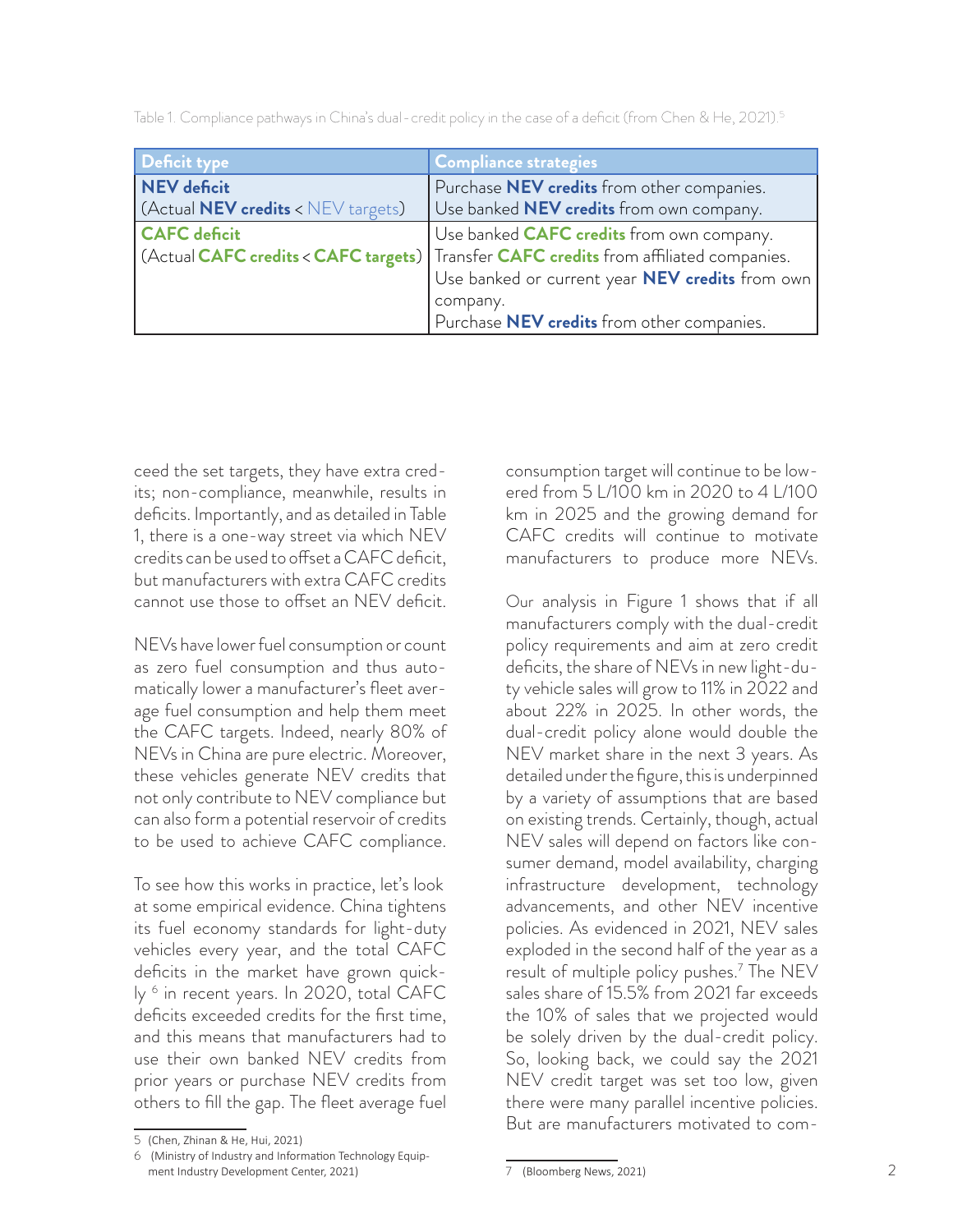

**Figure 1.** Historical and projected shares of NEVs in new vehicle sales driven by the dual-credit policy, 2018 to 2025. Note: The current dual-credit policy only covers 2021–2023. This calculation assumes that the NEV credit target will grow at the same rate from 2023 to 2025 as it did from 2021 to 2023, which means an 18% target in 2023, 20% target in 2024, and 22% target in 2025. This analysis also assumes that: (1) all auto manufacturers comply with the dual-credit policy requirements and aim at zero credit deficits; (2) from 2021 to 2025, the fuel economy of conventional vehicles will follow the average decline rate of the last 5 years (-1.68%) because of consistent changes in engine and transmission technologies; (3) the sales of conventional vehicles will decline by 7.2% per year, which is the average rate in the last 4 years; and (4) the average range of battery electric vehicles will be 350 km, 400 km, and 450 km in 2021, 2022, and 2023 and stay at 450 km thereafter. If the actual ranges are lower than these values, the share of NEVs will be higher than shown.

ply with the dual-credit policy when there are currently little or no penalties for noncompliance? Companies that failed to meet the credit requirements in China were not identified to the public until 2021 and even now, we don't know whether their failure had any consequences. In contrast, California charges \$5,000 per ZEV credit in the case of a deficit.

Under situations of weak enforcement, manufacturers are typically only going to be motivated to comply if they can benefit from a given policy. How does that apply here? Well, based on calculations from Tesla's reporting of regulatory credit revenues<sup>8</sup> and ZEV credit balances from participating U.S. states, $9$  each ZEV credit was

worth \$2,169 in the United States in 2017. (After 2018, Tesla stopped separating ZEV credits from other regulatory revenues in its reporting). Based on the 2017 value, an electric vehicle with 3–4 credits could thus generate between \$6,507 and \$8,676 for the manufacturer. That compares favorably with the  $$7,500$  U.S. federal tax credit<sup>10</sup> that's gradually being phased out. In China, however, revenues from NEV credits have been below subsidies in previous years and were only beginning to be on par in 2021.11 Tesla received direct subsidies of CNY 15,840 (\$2,481) from the Chinese government for each Model Y it produced in 2021. Meanwhile, because the Model Y is assigned 4.59 NEV credits under the dual-credit policy, it's worth CNY 11,934

<sup>8</sup> (Tesla, 2022)

<sup>9</sup> (California Air Resources Board, N.D.a)

<sup>10</sup> (Office of Energy Efficiency and Renewable Energy, N.D.)

<sup>11</sup> (China Automotive Technology and Research Center, 2021)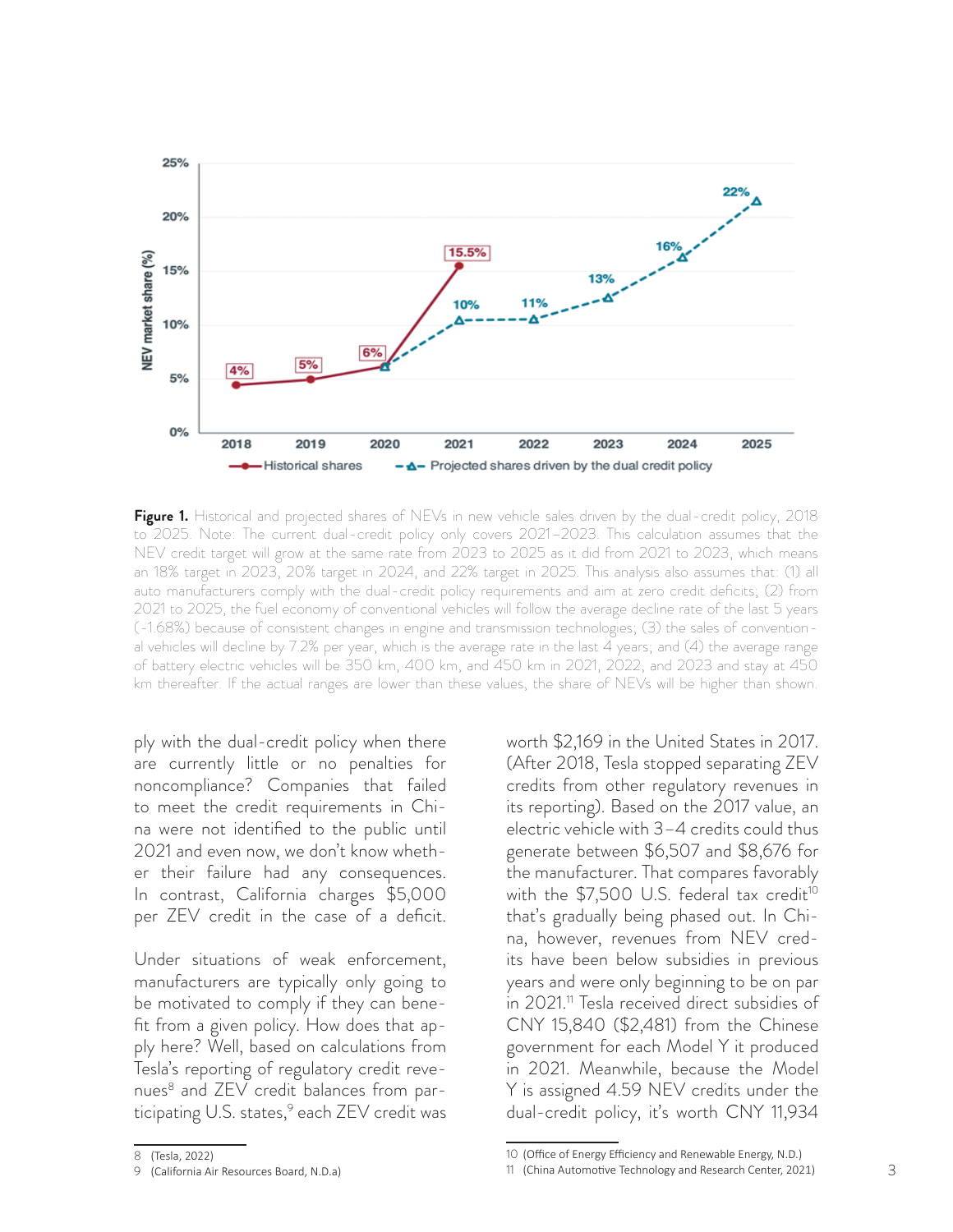(\$1,870) – CNY 13,311 (\$2,085) in the current credit market. (This is based on the China Automotive Technology & Research-Center's estimate that the credit price was in the range of CNY 2,600 – 2,900 in  $2021$ .)<sup>12</sup> After China ends the subsidies in 2022, credit revenues will be the main financial benefits for NEV producers.

Indeed, Tesla is a great example of how manufacturers can benefit from various regulatory credits. As shown in Figure 2, Tesla's revenues from credits steadily increased to more than \$1.4 billion in 2020 and 2021. In 2020, Tesla made an annual profit for the first time<sup>13</sup> thanks to  $$1.58$  billion in revenues from regulatory credits. This included gains from ZEV credits and greenhouse gas credits in the United States, NEV credits in China, manufacturer pooling in Europe to comply with the  $\mathsf{CO}_2^{}$  standards, and more.

Tesla is illustrative of how regulatory credits can achieve multiple benefits, including revenues that surpass direct subsidies for manufacturers, reduced fleet-average  $CO<sub>2</sub>$ emissions, and growth in the electric vehicle market. With China's dual-credit policy, domestic electric vehicle manufacturers such as BYD and SAIC will also be able to benefit from trading in the credit market.

Granted, the dual-credit approach has its limits. One of them is the perverse incentive for manufacturers to *not* improve the fuel efficiency of conventional vehicle fleets. This is an inherent consequence of the unidirectional credit flow from NEV to CAFC and suggests the Chinese government is encouraging the fast deployment of NEVs at the cost of internal combustion engine fuel efficiency. The dual-credit policy has thus far proved to be effective in promoting NEVs and is expected to be crucial to meeting China's NEV 2025 goal of 20%. And with additional support-





<sup>12</sup> (China Automotive Technology and Research Center, 2021)

<sup>13</sup> (Tesla, 2022)

<sup>14</sup> (Tesla, 2022)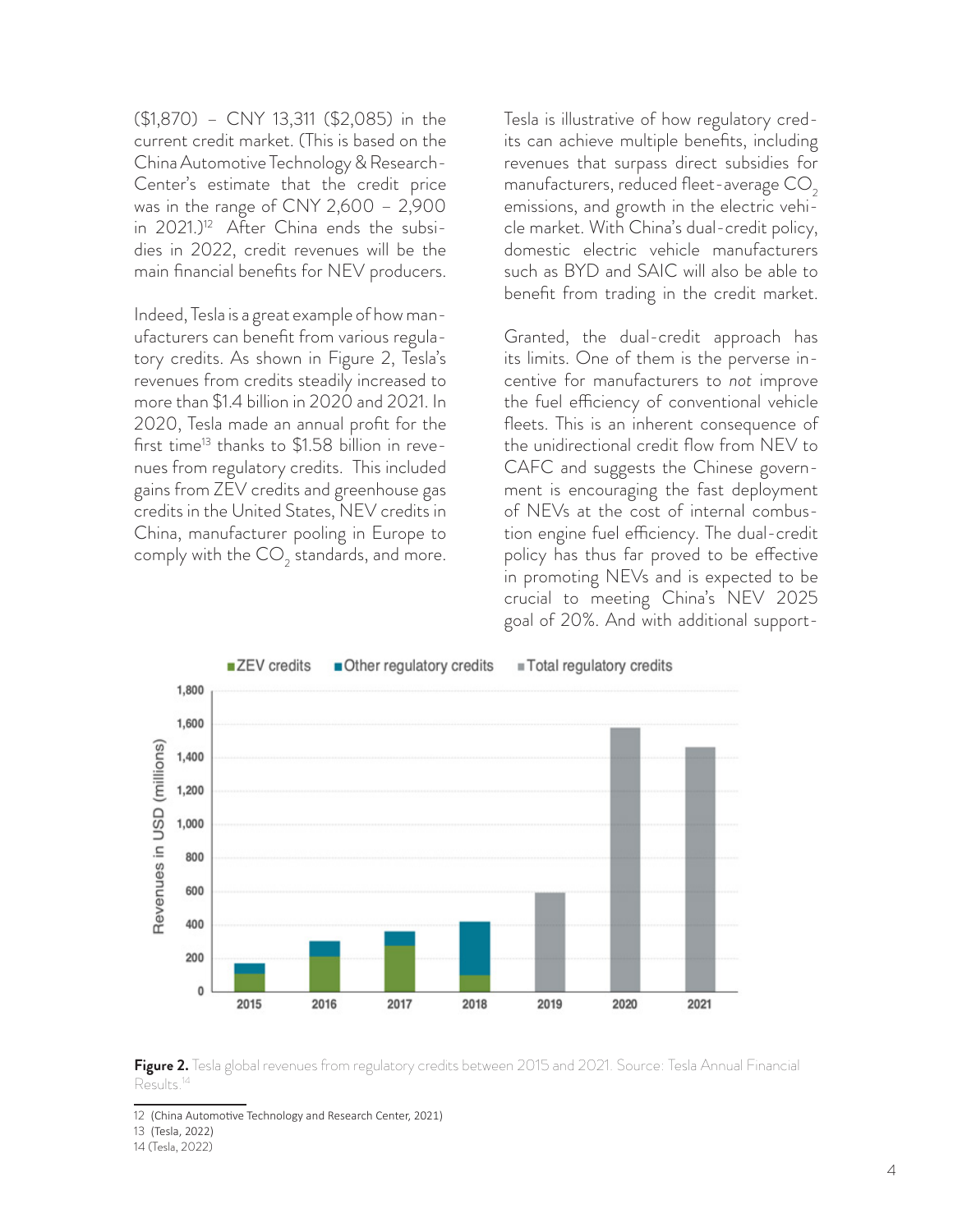ive policies, China can achieve even higher NEV pentration than that. As we've estimated, in 2021, the dual-credit policy requirements led to a 10% NEV sales share, while the actual NEV penetration in the market was 15.5%. Therefore, creating more stringent NEV credit targets for the next few years would better project the potential of policy synergies.